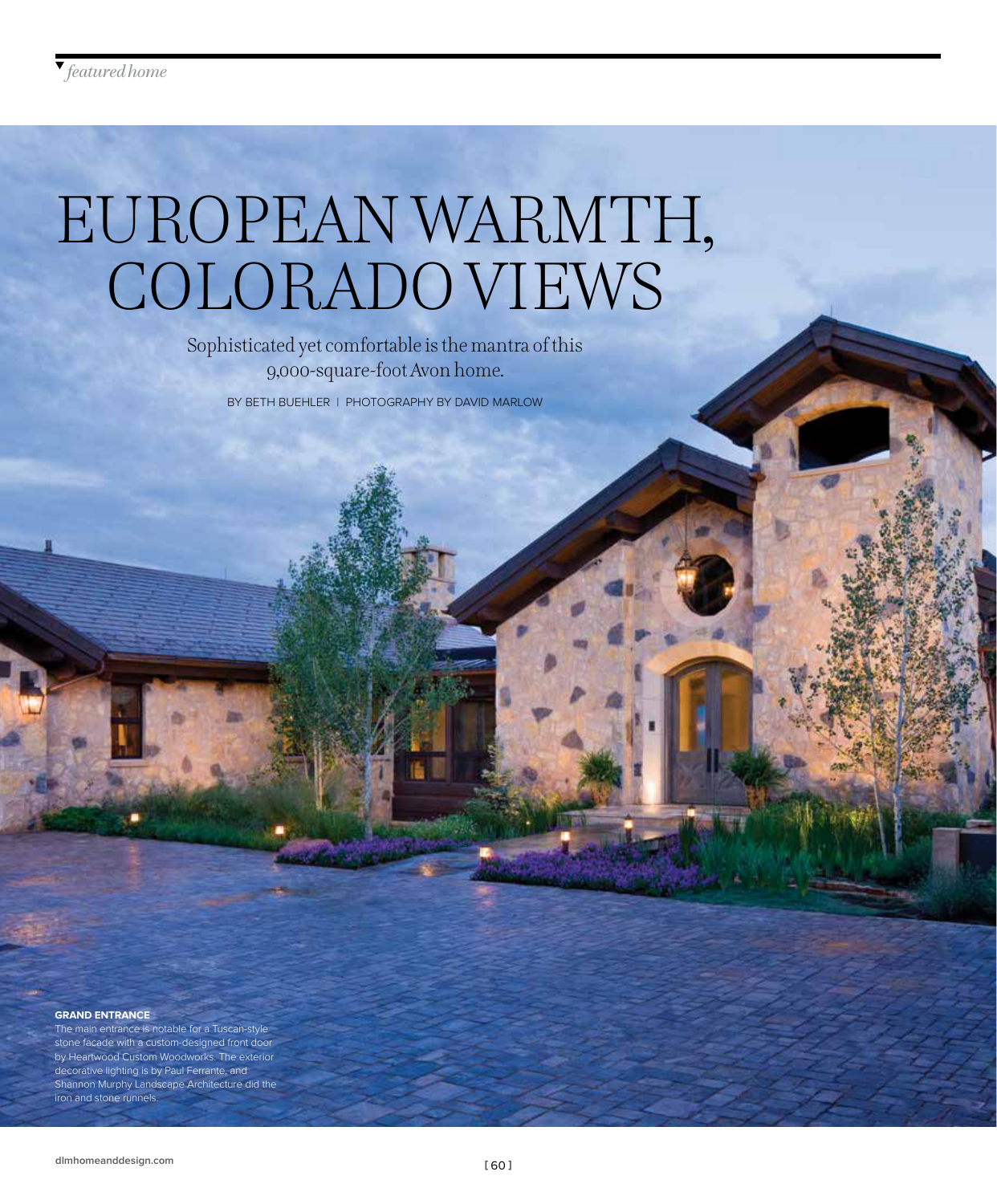

## **GREAT ROOM**

The antique entry stone and French antique wood floors are from Cavendish Grey, Los Angeles. The artwork to the right of the front door is by Christian de Laubadere, and to the left is a Picasso lithograph. The chandeliers are from Paul Ferrante. The area rugs are from Beauvais Carpets, New York. Great Plains fabric covers the Donghia chairs near the entry. The red glass sculpture on the Gregorius I Pineo table is by Dale Chihuly, and the blue glass pieces behind it are by Dante Mariano. The tall cabinet "dry bar" is from Dennis & Leen as is the sofa, covered in Rogers & Goffigon fabric with pillows from Loro Piana. The custom-monogrammed club chairs are by Kathleen Spiegelman, Los Angeles. Behind them, the leather game table and chairs are by Marjorie Shushan, artwork above them is by Ralph Rucci.





arter and Barbara Strauss first envisioned building a log cabin on the Avon vacation property they purchased in 1994, but the couple dramatically changed their minds before finally breaking ground nearly 15 years later. Their main home, located in the panhandle of West Virginia, is modern, and they sought something entirely different for their Colorado getaway.

"We wanted a Tuscan feel with the warmth of wood and stone and incorporated older pieces, such as the powder room sink and fireplace in the living room," says Barbara, noting they have frequented the Vail Valley since the 1980s.

The Strausses worked closely with Beck Building Company and architects Ned Gwathmey and Scott Lindall, who were then part of what is now GPSL Architects; both companies are based in the Vail Valley. They also hired interior designer Lynni Hutton of Carbondale. Of primary importance to everyone involved was to make sure that nothing about the home conflicted with the amazing views that reach 50 miles. Strategic placement of the 9,000-square-foot residence on the three-acre Mountain Star lot also maximized the natural landscaping and privacy.

A palette of taupe, brown, cream and pale blue runs throughout, and a more dramatic burnt red is incorporated in the kitchen area, which includes a small sitting area with an Alexander Calder painting over the fireplace that delivers a visual pop, as do other original works of art throughout the residence. "It looks like the home features a lifelong collection of items built over years, but they were all purchased new," Hutton says.

*[continued on page 63 ]*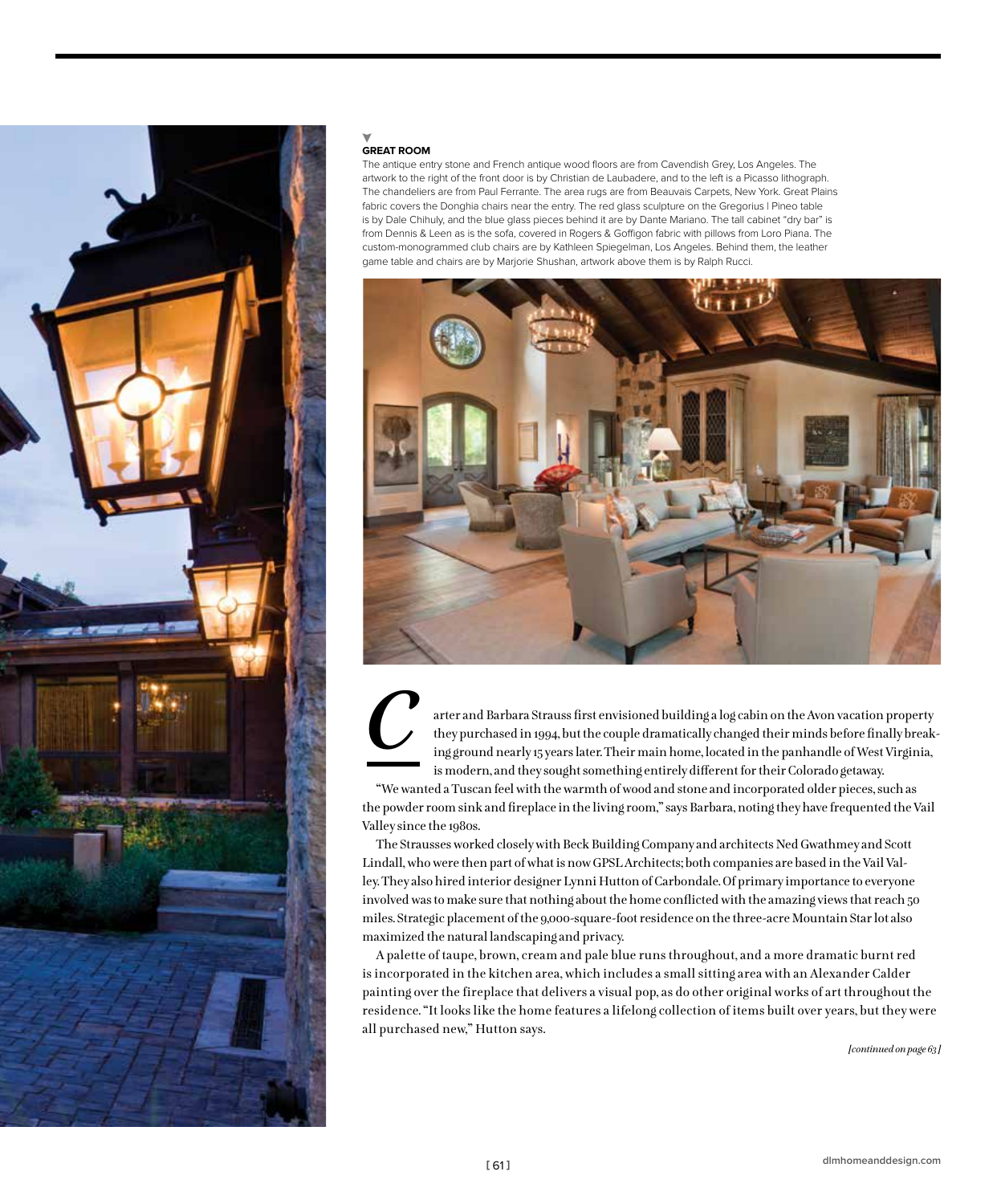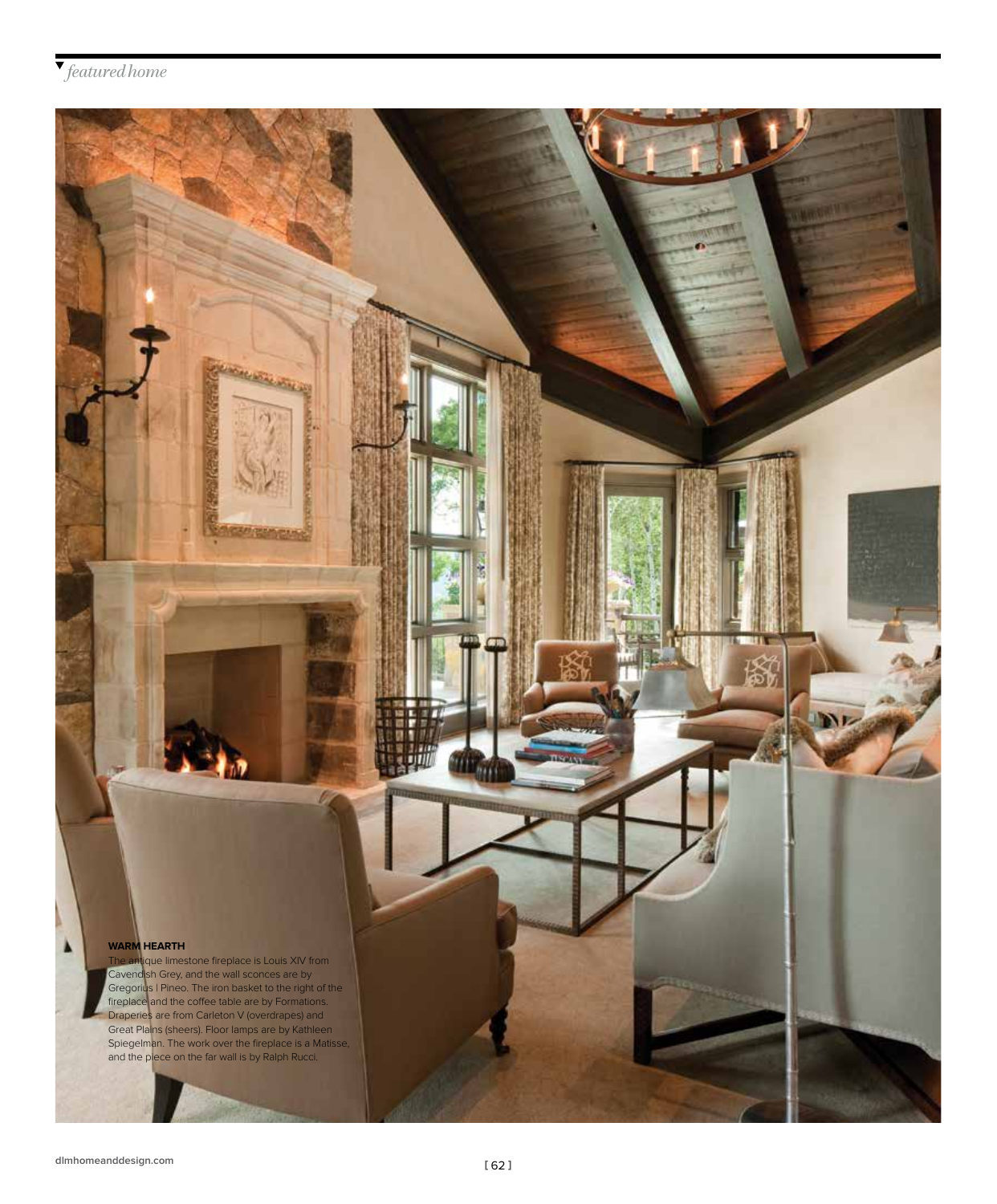



## **POP A CORK**

The door to the wine cellar features a custom grill by Geoffrey Newton. Pendant lights are by Paul Ferrante. Antique terra cotta ceiling and floor tiles are by Cavendish Grey.

The first key piece the couple acquired was a marble sink for the main floor powder room that is more than 200 years old and engraved with "Love Conquers All" in Latin. The Louis XIV stone fireplace from France, one of four fireplaces in the house, dates back more than two centuries. It was shipped in 40 pieces and was like a jigsaw puzzle to reconstruct, says Robyn Boylan, who served as project manager for Beck Building Company.

Hutton describes the home as "very eclectic" and a "sophisticated yet comfortable" oasis for the Strauss family, which also includes two grown children and five grandchildren. The main floor is devoted to the living room, a spacious kitchen and pantries, an office and the master suite.

A bridge with a stone arch entrance and pathway of windows is the connecting point to the master suite and provides glimpses of both the front and back yards and any wildlife that ambles by, such as a young bear that Barbara observed cooling off one afternoon in the water element that starts at the front of the house and continues in the back. The water feature helps unify the landscaping designed by Shannon Murphy Landscape Architects in Basalt and creates a peaceful waterfall sound.

# **A COOK'S KITCHEN**

The cabinets are by Cooper Kitchens, Los Angeles, and the pendant lights are from Paul Ferrante. The tile medallion and backsplash are by Walker Zanger, Los Angeles, and the limestone countertops are by Aspen Tile and Stone. The farmhouse sink is by Shaw, and the hammered metal round bar sink is by Link-a-Sink. Fittings are by Waterworks. The fabric for the Roman shades is from Carleton V. Chairs are by Gregorius | Pineo.

An elevator and a stairway graced with an art installation featuring 300 metal butterflies provides access to the lower level, featuring a family room with a kitchen, gym, laundry room and three bedrooms, along with an exquisite 1,200-bottle wine cellar that features intricate patterns of stone, including a herringbone ceiling.

Other key features in the home, Hutton says, are custom interior and exterior light fixtures by Paul Ferrante of Los Angeles and the extensive use of mosaic tiles in the kitchen, on fireplaces and in most bathrooms—with an especially intricate design found in the master bath.

The exquisite woodwork used for doors, trim and crown molding required an eight-step finishing process, and some of the custom cabinetry has an earthy touch of birch bark. Building on a very rocky site also required expert knowledge, especially when excavating for a stainless steel spa on the edge of the back patio and hitting a massive cavity that required 40 yards of slow-fill concrete, Boylan says.

The home's exterior walls are stone veneer with western red cedar trim, complemented by an all-copper roof. All of the stone, inside and out, is reclaimed limestone from Europe.

Although most of the couple's West Virginia neighbors head to Florida or Myrtle Beach, South Carolina, for vacation, the Strausses prefer the Centennial State. "It is a younger and different mind-set in Colorado," Barbara says. "This home will be our primary residence eventually, probably eight months per year. That is what we had in mind when setting out to design it."  $\blacklozenge$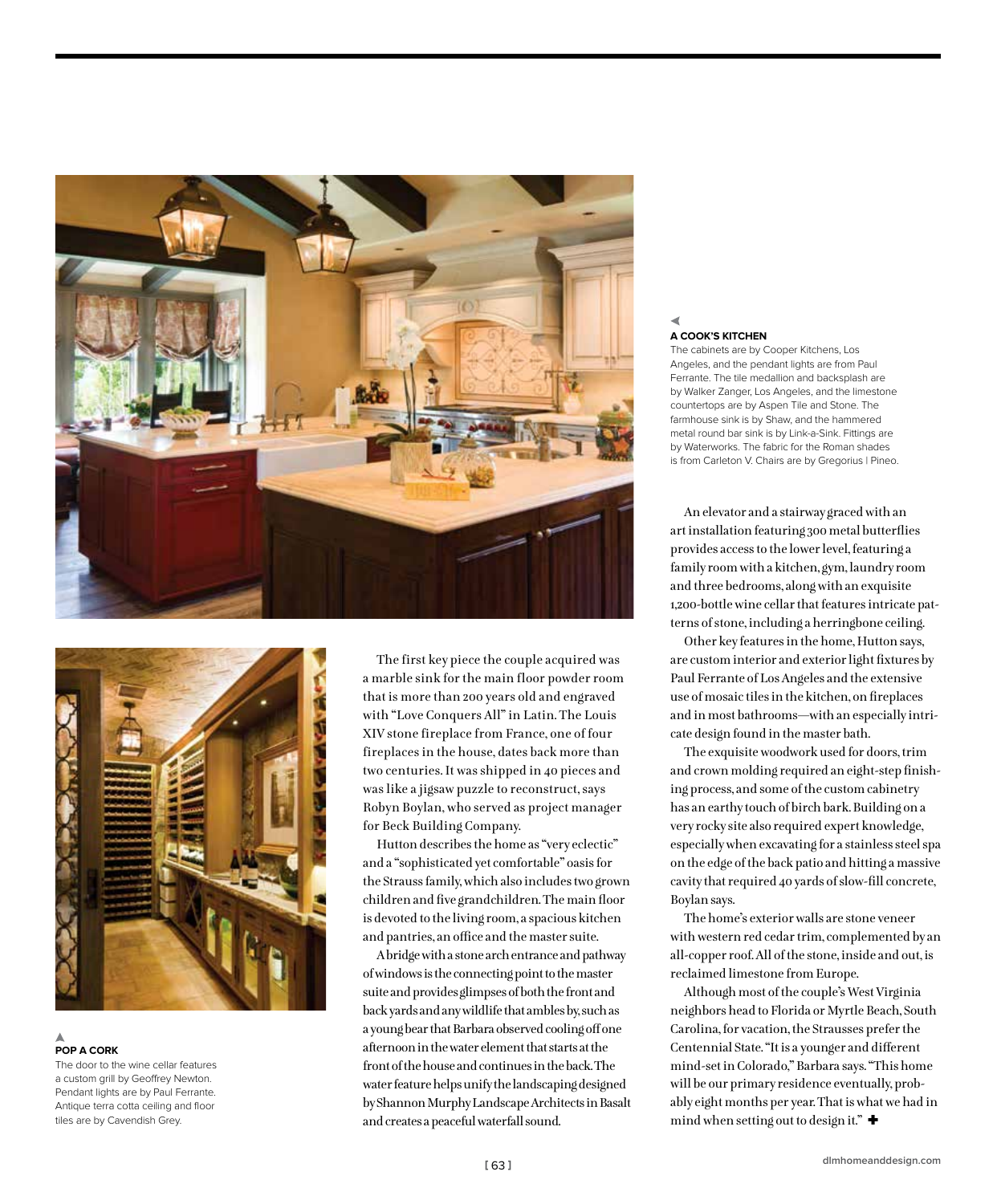## RESOURCES

**Builder:** Beck Building Company, 780 Nottingham Road, Avon, 970.949.1800, beckbuilds.com **Interiors:** Lynni Hutton Inc., 50 Arlian Road, Carbondale, 970.704.1201 **Architects:** GPSL Architects, P.C., 953 South Frontage Road West, Vail, 970.476.1147, gpslarchitects.com

**Landscape Architect:** Shannon Murphy Landscape Architects, 231 Midland Ave., Basalt, 970.927.2889



### **BE OUR GUEST**

The guest master features Carpets by Stark. The custom millwork was designed by Lynni Hutton and fabricated by Heartwood Custom Woodworks. Draperies are by Raoul Textiles (overdrapes) and Rogers & Goffigon (sheers). Hutton also reupholstered the clients' existing sofa with Calvin fabrics and a club chair with a textile from Rose Tarlow. The cocktail table and desk chair are from Dennis & Leen. The desk is from Woodland Furniture. The pendant light is from Ironware, and the bedside lamp is from Kathleen Spiegelman. The linens are from Frette.

#### **SERENE SPACE**

The custom cabinetry in the master bath was designed by Lynni Hutton and fabricated by Heartwood Custom Woodworks. Wall sconces are from Reborn Antiques, Los Angeles. The antique French chandelier is from Lynni Hutton. The Roman shade fabric is from Loro Piana. The tub is by Waterworks. The custom mosaic flooring is by Country Floors and was installed by Aspen Tile & Stone.